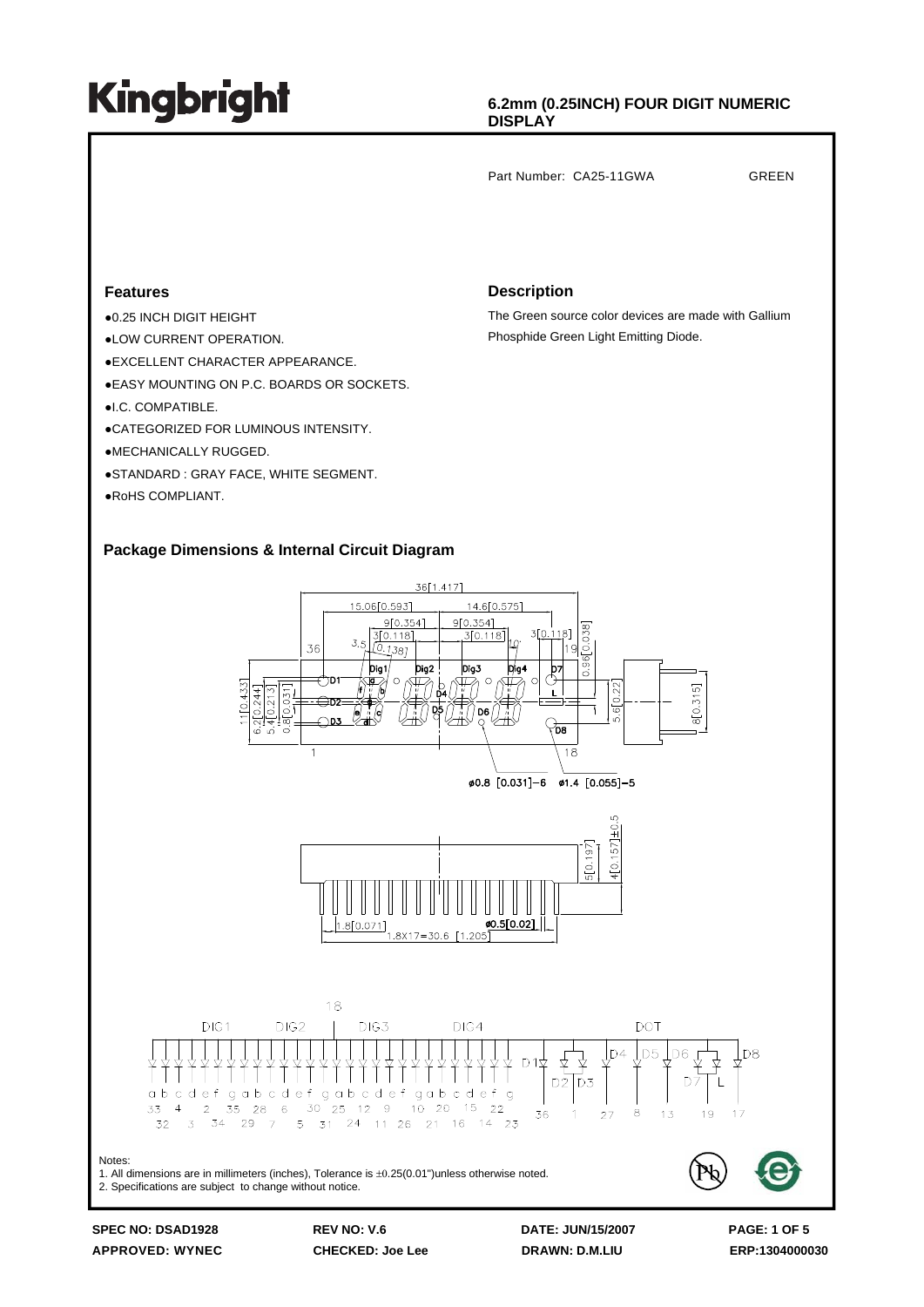| <b>Selection Guide</b> |             |                |                          |       |                    |  |  |
|------------------------|-------------|----------------|--------------------------|-------|--------------------|--|--|
| Part No.               | <b>Dice</b> | Lens Type      | Iv (ucd) $[1]$<br>@ 10mA |       | <b>Description</b> |  |  |
|                        |             |                | Min.                     | Typ.  |                    |  |  |
| CA25-11GWA             | GREEN (GaP) | WHITE DIFFUSED | 1900                     | 10500 | Common Anode       |  |  |

Note:

1. Luminous intensity/ luminous Flux: +/-15%.

### **Electrical / Optical Characteristics at TA=25°C**

| Symbol               |                          | <b>Parameter</b>                                      | <b>Device</b> | Typ. | Max. | <b>Units</b> | <b>Test Conditions</b> |
|----------------------|--------------------------|-------------------------------------------------------|---------------|------|------|--------------|------------------------|
| $\lambda$ peak       | Peak Wavelength          |                                                       | Green         | 565  |      | nm           | $IF=20mA$              |
| $\lambda$ D $[1]$    | Dominant Wavelength      |                                                       | Green         | 568  |      | nm           | $IF=20mA$              |
| $\Delta \lambda$ 1/2 | Spectral Line Half-width |                                                       | Green         | 30   |      | nm           | $IF=20mA$              |
| C                    | Capacitance              |                                                       | Green         | 15   |      | pF           | $VF=0V; f=1MHz$        |
| VF [2]               | Forward<br>Voltage       | Dig1'8,'Dig2'8',Dig3'8',Dig4'8'<br>D1, D4, D5, D6, D8 | Green         | 2.2  | 2.5  | V            | $IF=20mA$              |
|                      |                          | D2, D3, D7, L                                         |               |      |      |              |                        |
| <b>IR</b>            | Reverse<br>Current       | Dig1'8,'Dig2'8',Dig3'8',Dig4'8'<br>D1, D4, D5, D6, D8 | Green         |      | 10   | uA           | $V_R = 5V$             |
|                      |                          | D <sub>2</sub> , D <sub>3</sub> , D <sub>7</sub> , L  |               |      | 20   |              |                        |

Notes:

1.Wavelength: +/-1nm.

2. Forward Voltage: +/-0.1V.

### **Absolute Maximum Ratings at TA=25°C**

| <b>Parameter</b>              |                                                          | Green                              | <b>Units</b> |  |  |
|-------------------------------|----------------------------------------------------------|------------------------------------|--------------|--|--|
| Power<br>dissipation          | Dig1'8,'Dig2'8',Dig3'8',Dig4'8'<br>D1, D4, D5, D6, D8    | 62.5                               | mW           |  |  |
|                               | D <sub>2</sub> , D <sub>3</sub> , D <sub>7</sub> , L     | 125                                |              |  |  |
| <b>DCForward</b><br>Current   | Dig1'8,'Dig2'8',Dig3'8',Dig4'8'<br>D1, D4, D5, D6, D8    | 25                                 | mA           |  |  |
|                               | D <sub>2</sub> , D <sub>3</sub> , D <sub>7</sub> , L     | 50                                 |              |  |  |
| Reverse<br>Voltage            | Dig1'8,'Dig2'8',Dig3'8',Dig4'8'<br>D1, D4, D5, D6, D8    | 5                                  | V            |  |  |
|                               | D <sub>2</sub> , D <sub>3</sub> , D <sub>7</sub> , L     |                                    |              |  |  |
| PeakForward<br>Current [1]    | Dig1'8, 'Dig2'8', Dig3'8', Dig4'8'<br>D1, D4, D5, D6, D8 | 140                                | mA           |  |  |
|                               | D <sub>2</sub> , D <sub>3</sub> , D <sub>7</sub> , L     | 280                                |              |  |  |
| Operating/Storage Temperature |                                                          | $-40^{\circ}$ C To $+85^{\circ}$ C |              |  |  |
| Lead Solder Temperature [2]   |                                                          | 260°C For 3~5 Seconds              |              |  |  |

Notes:

1.1/10 Duty Cycle, 0.1ms Pulse Width.

2. 2mm below package base.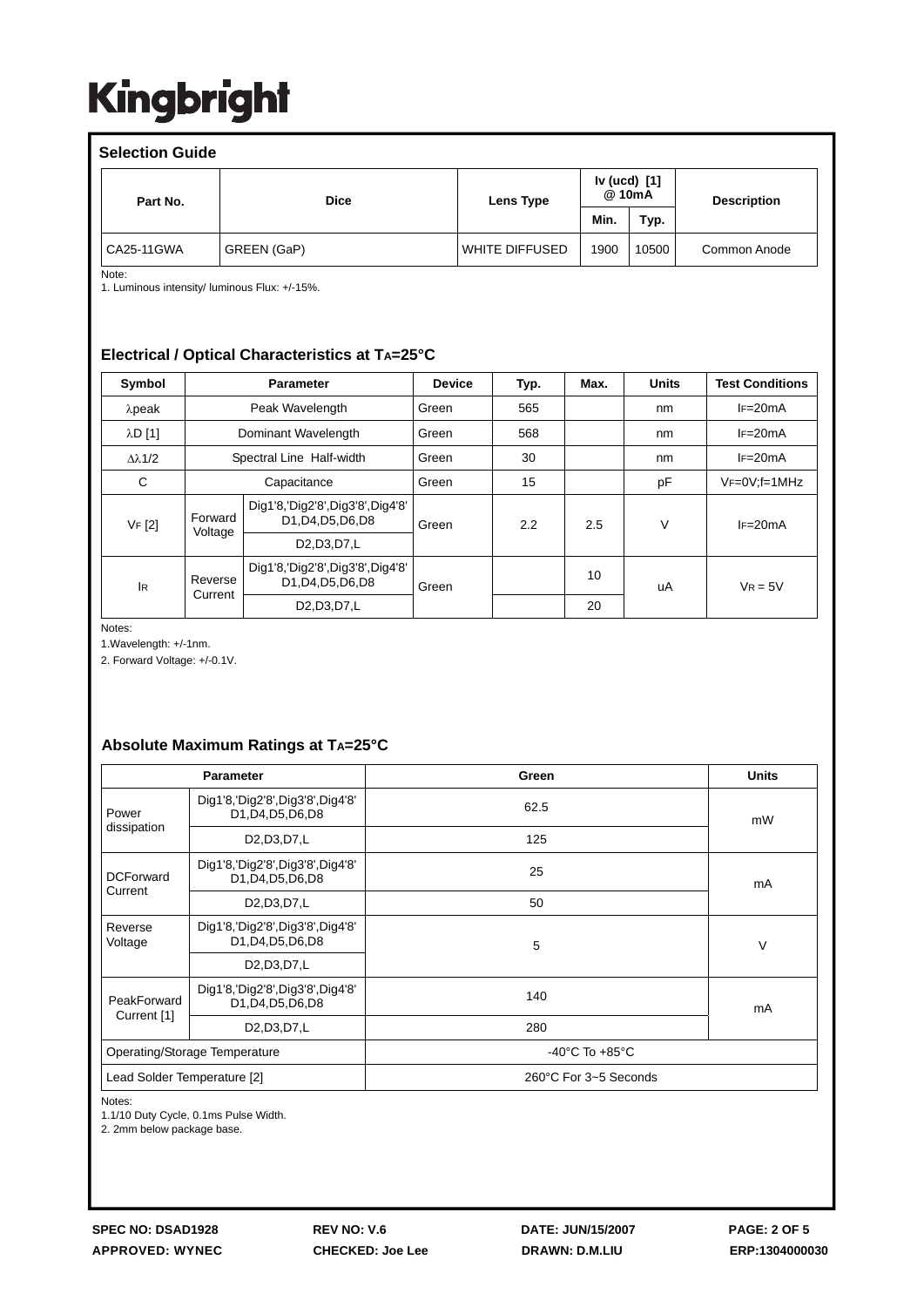

**APPROVED: WYNEC CHECKED: Joe Lee DRAWN: D.M.LIU ERP:1304000030**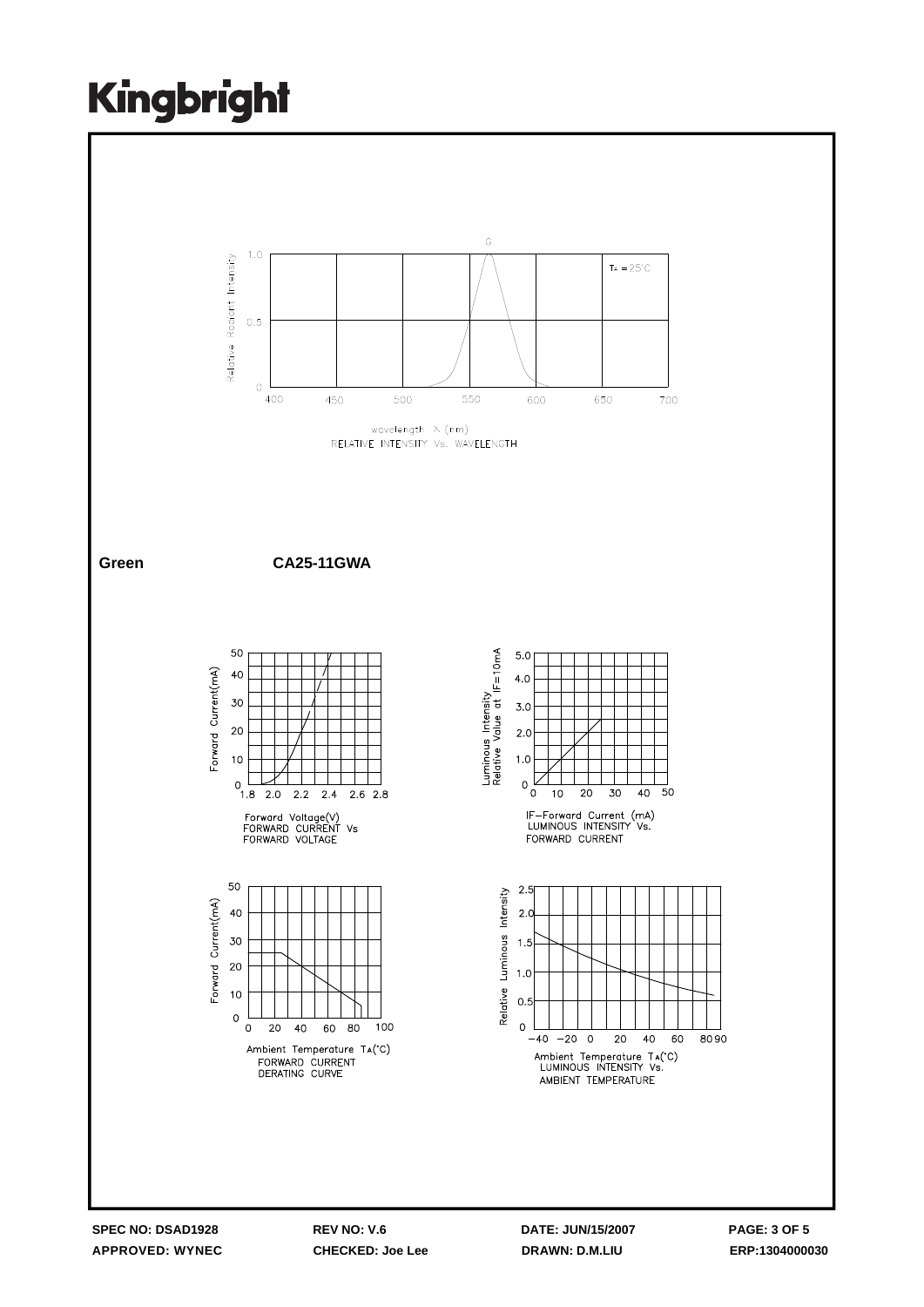**Green**